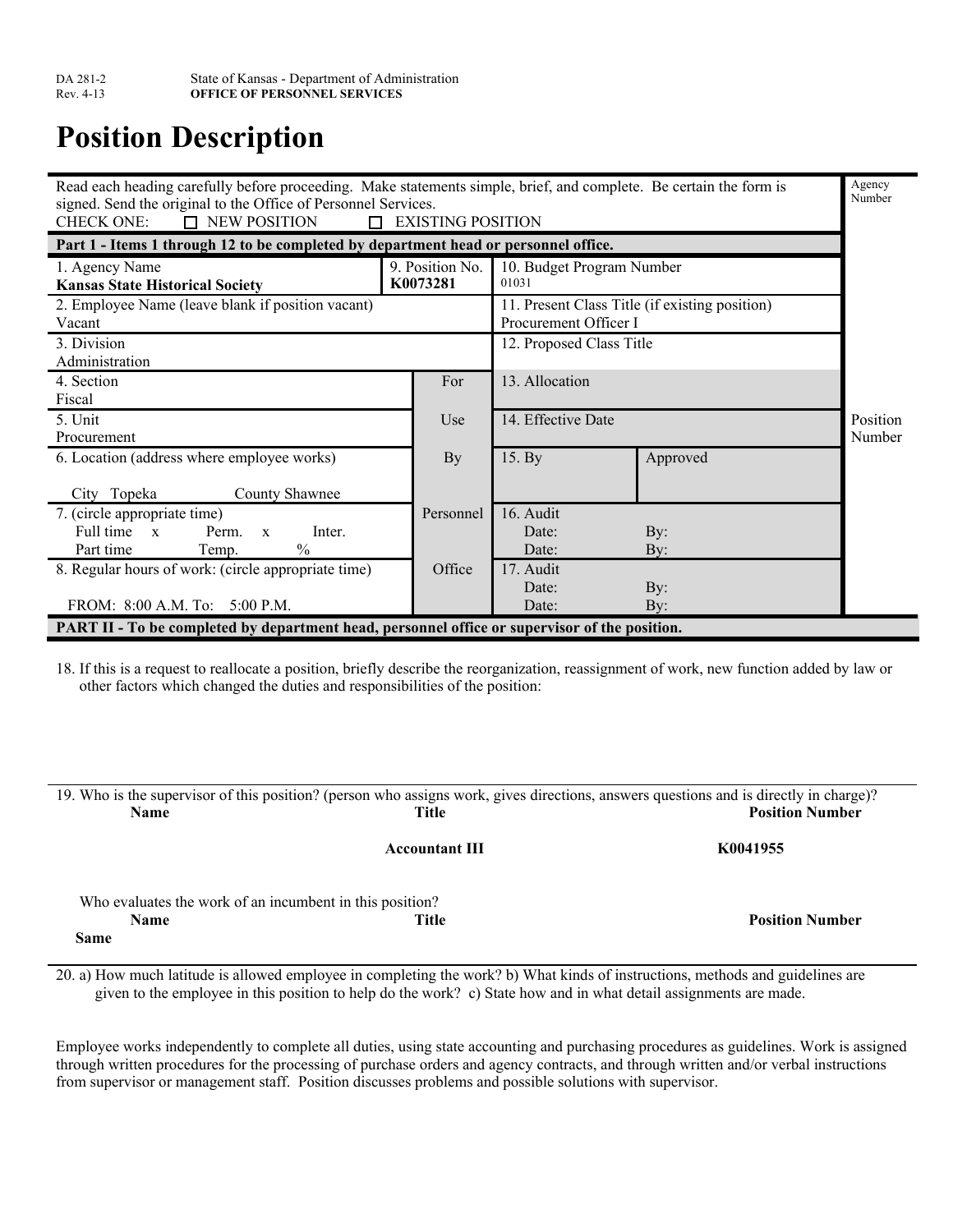21. Describe the work of this position using the page or one additional page only. (Use the following format for describing job duties):

**What** is the action being done (use an action verb); to **whom** or **what** is the action directed (object of action); **why** is the action being done (be brief); **how** is the action being done (be brief). For each task state: Who reviews it? How often? What is it reviewed for?

**Number Each Task and Indicate Percent of Time and Identity each function as essential or marginal by placing an E or M next to the % of time for each task.** Essential functions are the primary job duties for which the position was created and that an employee must be able to perform, with or without reasonable accommodation. A marginal function is a peripheral, incident of minimal part of the position.

| No. Each<br>Task and<br>Indicate<br>Percent<br>of Time | E or M      |                                                                                                                                                                                                                                                                                                                                                                                                                                                                                                                                                                                                                                                                                                                                                                                                                                                                                         |
|--------------------------------------------------------|-------------|-----------------------------------------------------------------------------------------------------------------------------------------------------------------------------------------------------------------------------------------------------------------------------------------------------------------------------------------------------------------------------------------------------------------------------------------------------------------------------------------------------------------------------------------------------------------------------------------------------------------------------------------------------------------------------------------------------------------------------------------------------------------------------------------------------------------------------------------------------------------------------------------|
| 30%                                                    | $\mathbf E$ | <b>Procurement</b> – Receives all agency purchase order for services, supplies and/or equipment, reviews to<br>determine type of order, i.e. open-end contract, bid items, and/or contractual services. Follows state<br>purchasing guidelines in completion of orders. Confers with agency staff and Division of Purchasing to<br>resolve problems and/or to verify information concerning orders. Communicates with vendors to determine<br>the best and most cost-effective product available. Oversees preparation of orders, verifies accuracy of<br>content, documents the status of pending purchase orders and contacts staff/vendors to resolve problems in a<br>timely manner. Forwards proper documentation to accounts payable for timely payment. Advises supervisor<br>of problem areas relating to purchasing, i.e. state regulations, product availability and quality. |
| 20%                                                    | $\mathbf E$ | Contract Management - Initiates, reviews, coordinate and manages agency contracts. Works with and<br>assists staff members in the preparation of specifications for contracts unique to the agency. Coordinate the<br>preparation of agency specific contracts between the agency, Division of Purchasing and vendors. Reviews<br>all contracts for form and content.                                                                                                                                                                                                                                                                                                                                                                                                                                                                                                                   |
| 10%                                                    | E           | $3^{rd}$ Party – Coordinates $3^{rd}$ party events at the Kansas Historical Society. Promotes the Kansas Historical<br>Society within the community as a viable option for private events. Develop and execute contracts and<br>schedule individual events at the Historical Society. Supervise temporary administrative assistants that act as<br>a liaison and host for the agency at events. Backs up and assists the administrative assistants when needed in<br>hosting at events. Coordinate with custodial staff the setup and breakdown of all 3 <sup>rd</sup> party events. Occasional<br>weekend and evening attendance required to support events and mentor administrative assistants.                                                                                                                                                                                      |
| 15%                                                    | ${\bf E}$   | Stockroom/Mailroom - Supervises the operation of the agency stockroom/mailroom. Orders all supplies for<br>the stockroom based on requests submitted by agency staff. Ensures that stock is maintained at working<br>levels and that all incoming requests for supplies and orders are filled promptly. Manages all incoming and<br>outgoing mail for the agency, including packages for individual programs within the agency.                                                                                                                                                                                                                                                                                                                                                                                                                                                         |
| 10%                                                    | ${\bf E}$   | <b>Inventory/Asset Management – Maintains the agency inventory system on SMART(Statewide</b><br>Management, Accounting and Reporting Tool) by entering additions, deletions and corrections on a regular<br>basis. Reconciles the capital outlay report from SMART, and the annual physical inventory of the Museum<br>of History, Research Center, and historic sites. Completes and submits all inventory reports and Disposition<br>of Property forms as required by the Department of Administration, Division of Accounts and Reports.<br>Conducts annual agency-wide physical inventory to verify the accuracy of property records on the database.<br>Meets with staff from the Department of Administration to audit and review the inventory listing and<br>procedures for maintaining the inventory.                                                                          |
| 10%                                                    | E           | Vehicle Management – Maintain and track agency fleet vehicles. Create, monitor and maintain individual<br>vehicles through scheduled maintenance and tracking. Management vehicles logs and log books, including<br>monthly reconciliation of Wright Express fuel cards, Visa cards and reporting departmental mileage usage.<br>Registration of vehicles annually on Vtrack system for the Department of Administration.                                                                                                                                                                                                                                                                                                                                                                                                                                                               |
| 5%                                                     | M           | Misc. -- Filing and other duties as assigned.                                                                                                                                                                                                                                                                                                                                                                                                                                                                                                                                                                                                                                                                                                                                                                                                                                           |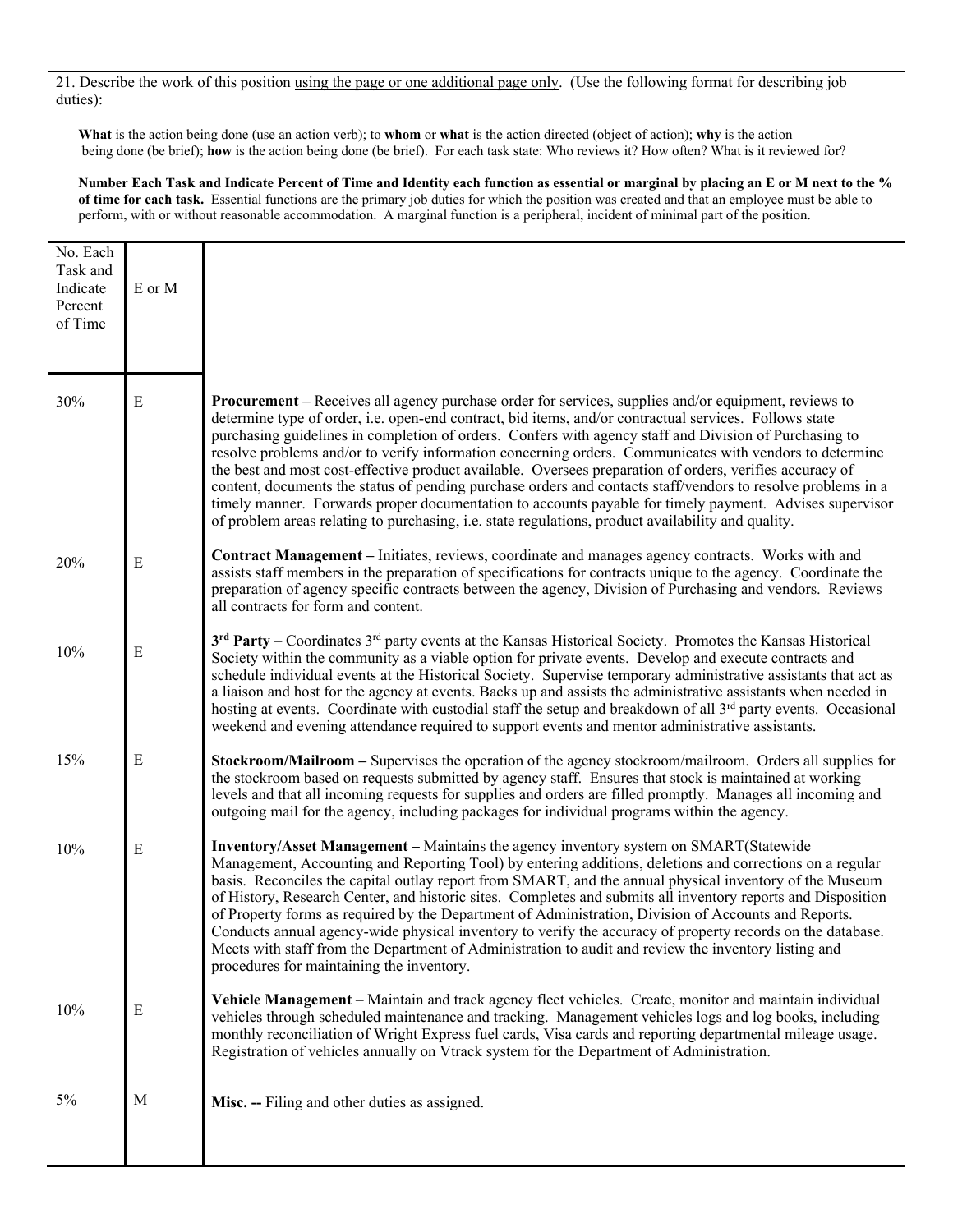22. a. If work involves leadership, supervisory, or management responsibilities, check the statement which best describes the position:

- ( ) Lead worker assigns, trains, schedules, oversees, or reviews work of others.
- ( x) Plans, staffs, evaluates, and directs work of employees of a work unit.
- ( ) Delegates authority to carry out work of a unit to subordinate supervisors or managers.

|      | b. List the names, class titles, and position numbers of all persons who are supervised directly by employee on this position. |                        |  |
|------|--------------------------------------------------------------------------------------------------------------------------------|------------------------|--|
| Name | Title                                                                                                                          | <b>Position Number</b> |  |
|      | Administrative Assistant (Temp)                                                                                                | K0209349               |  |
|      | Administrative Assistant (Temp)                                                                                                | K0218672               |  |

23. Which statement best describes the results of error in action or decision of this employee?

( ) Minimal property damage, minor injury, minor disruption of the flow of work.

( X ) Moderate loss of time, injury, damage or adverse impact on healthy and welfare of others.

( ) Major program failure, major property loss, or serious injury or incapacitation.

( ) Loss of life, disruption of operations of a major agency.

Please give examples.

Failure to fill purchase requests promptly and accurately could result in the agency being unable to meet established goals or deadlines. Deadlines may be associated with the public opening of exhibits. Purchase delays can also result in backlogs for agency staff to perform their duties.

Failure to meet deadlines may cause a loss of private and public funds to assist the agency in programming and other projects to promote the goals and mission of the agency.

Failure to accurately schedule 3<sup>rd</sup> party events could lead to funding loss and program failure.

24. For what purpose, with whom and how frequently are contacts made with the public, other employees or officials?

Communicates daily with agency employees, vendors, State Division of Purchasing staff to determine the purchasing needs of the agency and how best to accomplish those needs.

Communicates daily with public to schedule private 3rd party events at the historical society. Occasionally communicates at promotional events to enhance the use of the historical society as an alternative meeting/event location within the community.

25. What hazards, risks or discomforts exist on the job or in the work environment?

Eyestrain from use of personal computer.

Negative feedback by  $3<sup>rd</sup>$  party clients when the delivery and execution of services is not up to their standards.

Stress resulting from deadlines for completion of exhibits, projects and reporting requirements. The volume of workload is heavier at certain periods of the year, such as fiscal closing.

26. List machines or equipment used regularly in the work of this position. Indicate the frequency with which they are used:

Microcomputer – daily 10-key Calculator – daily Telephone – daily Copier - daily